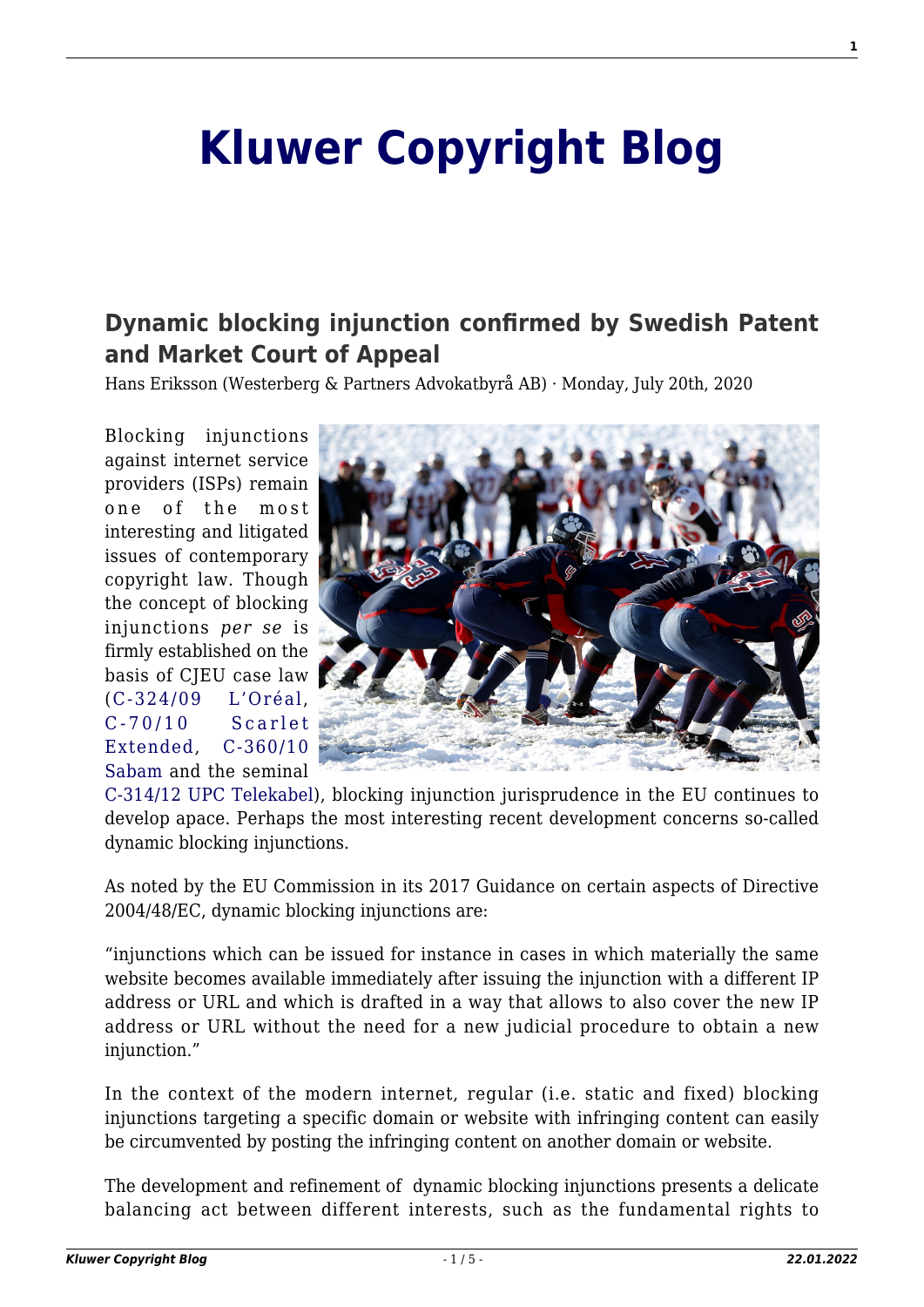information, to conduct a business, and to the protection of intellectual property, contained in the Charter of Fundamental Rights of the European Union as well as the general monitoring obligation in Article 15 of Directive 2000/31/EC.

Over the last few years, dynamic blocking injunctions in various forms have been issued by national courts in the UK, Italy, Netherlands and Denmark (and arguably Austria). Questions such as the scope and timing of the injunction, as well as the larger and nebulous issue of how the rightsholders and the ISPs should actually work together to enforce the injunction, including the practically important but in the literature rarely discussed issue of cost allocation, have been handled differently in different jurisdictions. These recent developments are the subject of a current comparative study by Berdien B. E. van der Donk from the University of Copenhagen (see [here](https://academic.oup.com/jiplp/article/doi/10.1093/jiplp/jpaa071/5835401)) where interesting parallels are drawn to C-18/18 Glawischnig-Piesczek, where the CJEU allowed an injunction to include not only identical infringements, but also similar infringements, under Article 15 of Directive 2000/31/EC.

In the absence of coordinated international work in this field, blocking injunction jurisprudence in the EU continues to develop before national courts. And as of June 29 this year, Sweden can be added to the list of member states that have firmly established dynamic blocking injunctions in their copyright systems.

## *The Patent and Market Court of Appeal's decision*

In this case (discussed previously [here](http://ipkitten.blogspot.com/2018/10/swedish-court-orders-isp-to-block.html), [here](http://ipkitten.blogspot.com/2020/01/the-swedish-patent-and-market-court.html) and [here](http://copyrightblog.kluweriplaw.com/2019/02/25/swedish-patent-and-market-court-goes-back-to-basics-on-blocking-injunctions/?doing_wp_cron=1593693317.1172039508819580078125)), several major rightsholders in the film industry claimed that the ISP's provision of internet services to a number of repeat offender file-sharing services such as the Pirate Bay constituted contributory copyright infringement.

This is the latest in a line of Swedish cases on ISP liability and blocking injunctions, where questions of proportionality, the risk of over-blocking and Swedish law's compliance with applicable EU rules have all been litigated at length (for a critique of the Swedish legal system's sometimes perfunctory application of contributory infringement to ISPs in this scenario, see a two-part article found [here](http://copyrightblog.kluweriplaw.com/2018/11/22/blocking-injunctions-against-isps-in-sweden-2-0-beta-the-rise-of-the-interim-injunction-part-1/?doing_wp_cron=1593701375.8824648857116699218750) and [here\)](http://copyrightblog.kluweriplaw.com/2018/11/26/blocking-injunctions-against-isps-in-sweden-2-0-beta-the-rise-of-the-interim-injunction-part-2/?doing_wp_cron=1593701405.4816980361938476562500).

#### *First instance dynamic blocking injunction*

The Patent and Market Court issued the first ever Swedish dynamic injunction in this case in December 2019 (case PMT 7262-18).

With the rationale that Swedish courts have wide latitude in formulating delineated and clearly defined injunctions, which do not go further than motivated *in casu*, the blocking injunction ordered the ISP to "take reasonable steps" to block its customers' access to the illegal file-sharing services, not only on the listed domain names and web addresses (subject to a separate traditional blocking injunction with immediate effect) but, for a period of three years, on domain names and websites "whose sole purpose is to provide access to said illegal file-sharing services". The file-sharing services targeted by the dynamic injunction were described at some length in the decision.

The language of the injunction lacked some detail. The order did not specify the mechanism through which the ISP would be made aware of additional domain names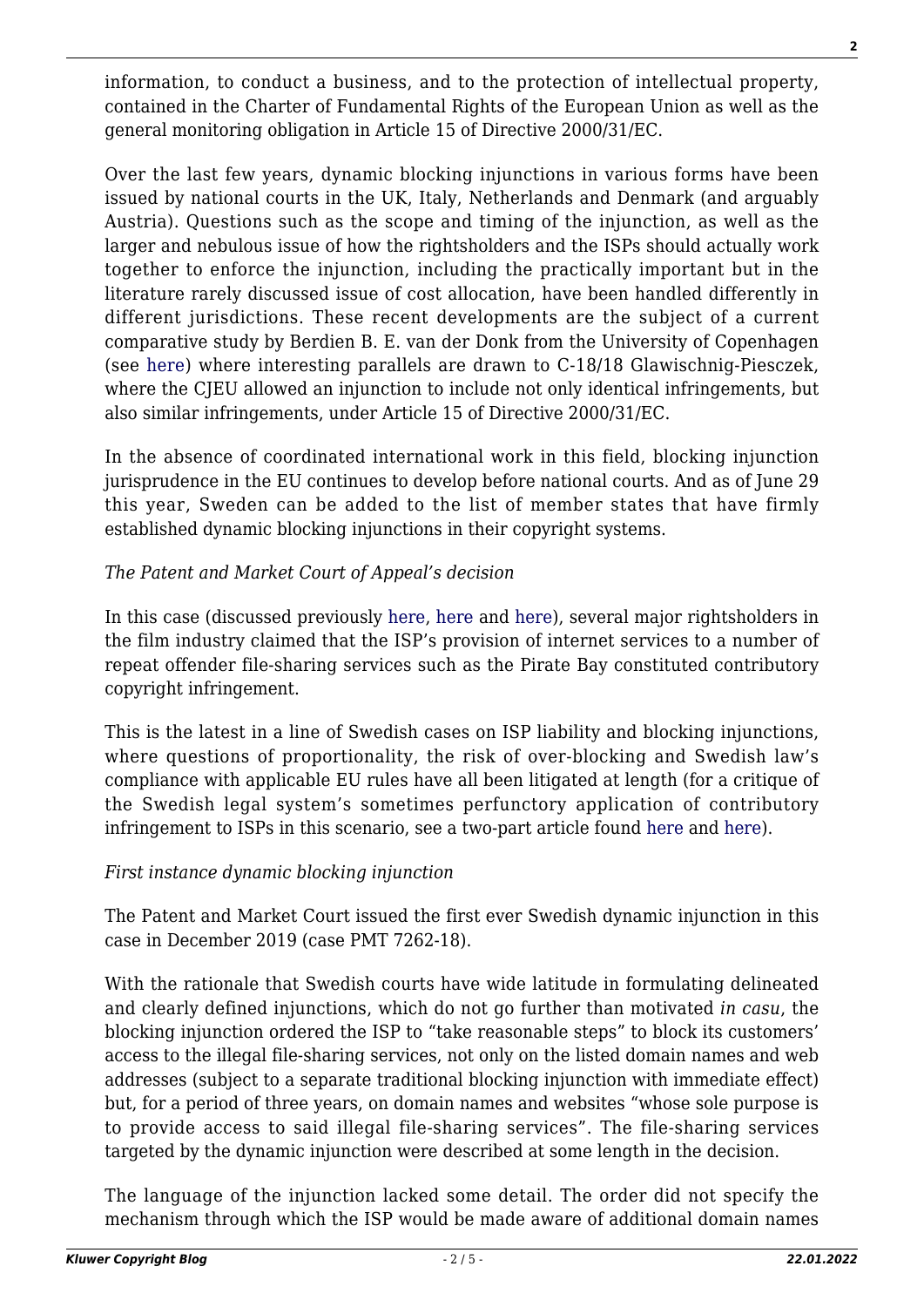and web addresses to block, or the level of knowledge that would trigger additional blocking actions from the ISP. These points were discussed briefly in the decision and it was evident that the Patent and Market Court envisioned a pragmatic system in which the claimants would inform the ISP of new instances where the infringing services were made available and the ISP would act expeditiously to block them (which the court described as within two to three weeks).

## *Second instance dynamic blocking injunction*

In its decision of June 29 ([here](https://www.domstol.se/globalassets/filer/domstol/patentochmarknadsoverdomstolen/avgoranden/2020/pmt-13399-19.pdf) in Swedish), the precedent-setting Patent and Market Court of Appeal confirmed and finally established the use of dynamic blocking injunctions in Swedish copyright litigation.

The court confirmed that dynamic injunctions are appropriate and proportionate tools against large-scale copyright infringers of this type. Even if a blocking injunction, be it static or dynamic, can be circumvented, the ISP's blocking actions will at least stop a significant amount of infringement. While the ISP had argued that injunctions of this kind are not effective in preventing copyright infringement, the court found that it does not follow from CJEU jurisprudence that blocking injunctions are only appropriate if the action can stop all infringement (UPC Telekabel, paras 62-63). The court also noted that this effectiveness argument actually speaks in favour of the application of a dynamic injunction rather than a regular injunction, since a dynamic injunction will likely increase the effectiveness of the injunction, likely to the frustration of the ISP.

Even if the file-sharing services targeted by the injunction in this case contained some legal content, the court found that, on the basis of evidence, the preponderance of content was illegal and that the application of an injunction against these sites did not violate the ISP's customer's fundamental right to information. Interestingly, the court stopped short of giving any indication of how large a proportion of content on the filesharing service would have to be illegal for an injunction to be proportionate in this regard.

The court also tweaked some of the language of the dynamic injunction order. It found that it is not necessary for the order to specify that the ISP should only "take reasonable steps" to block a particular domain or website. The issue of whether the ISP has taken reasonable steps in a particular case is instead something that would have to be litigated if the rightsholders sued the ISP for not having followed the injunction order (which is issued on penalty of a fine). This is likely to be frustrating to ISPs, as it incentivizes them to follow rightsholders' instructions, which may in turn arguably contribute to a risk for over-blocking and additional litigation

The most interesting change in the second instance court's wording of the dynamic injunction concerns the target of the injunction, i.e. the identification of the illegal filesharing services. It is in the nature of a dynamic injunction that the target file-sharing services may change owner or graphic presentation on a domain or website. In order for the dynamic injunction to function effectively, the target file-sharing service must thus be clearly defined. The court found that the important factors to take into consideration in this regard are the services' "characteristics, structure and function".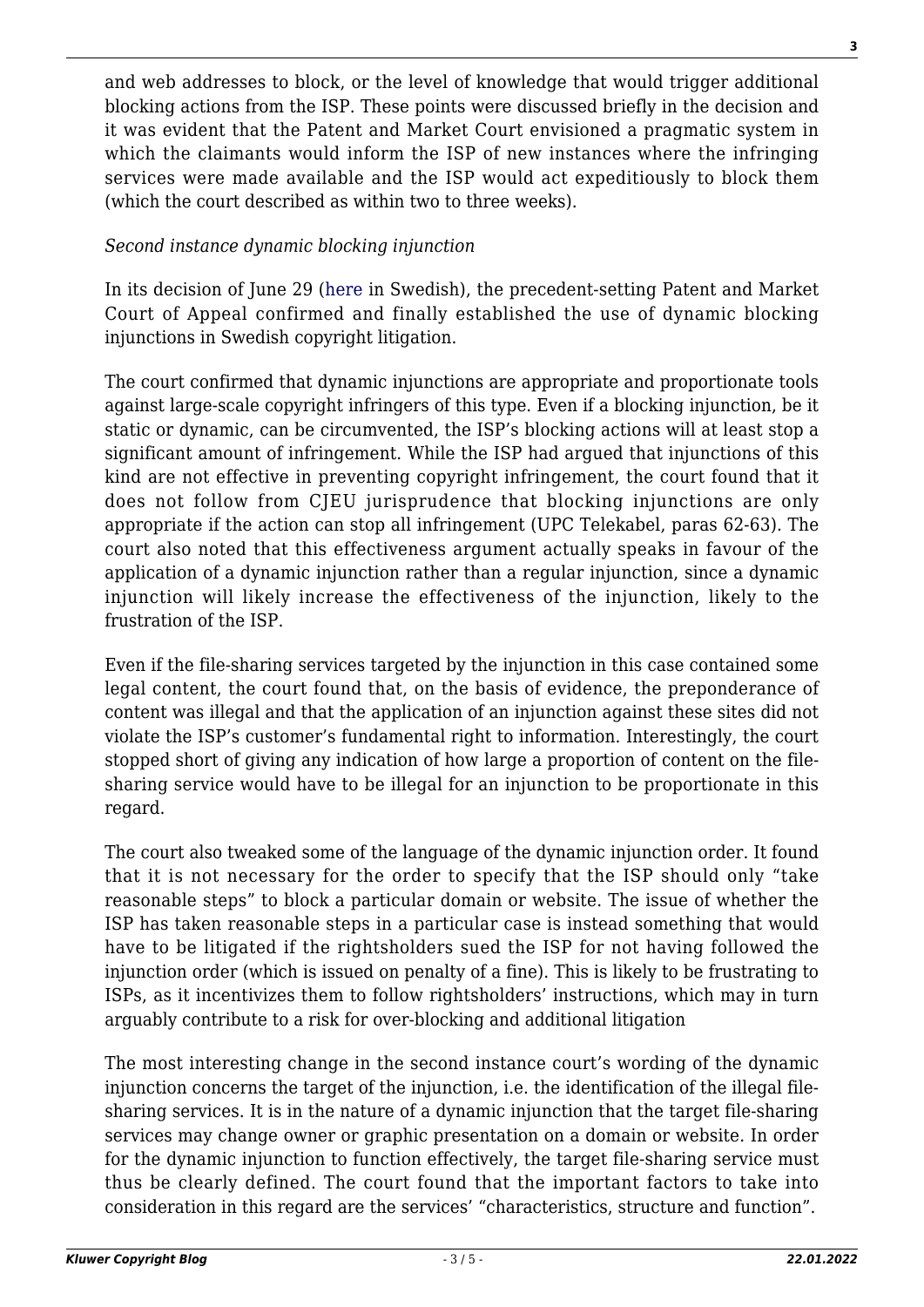While those services were described on five pages in the first instance decision, the second instance decision instead defines them in a brief third of a page (Appendix B). In this commentator's view, this is a curious choice, since the brief definition gives the ISP precious little information about the "characteristics, structure and function" of the target file-sharing services. This may make it difficult for the ISP to ascertain whether a new iteration of the Pirate Bay, with a different name, different graphical presentation etc. falls under the injunction, which in turn may arguably contribute to a risk of over-blocking and more litigation.

# *The future*

The Patent and Market Court of Appeal's decision marks a significant victory for rightsholders against ISPs. Though dynamic injunctions are now firmly established as an effective tool to combat large-scale copyright infringement in Sweden, some of the details may need to be ironed out in future litigation, or – as is reportedly the case in other jurisdictions – through voluntary agreements between the large ISPs and rightsholder organisations about how these frenemies should work together to enforce dynamic blocking injunctions. Likely, the last word on dynamic injunctions in Sweden has not been said – but rightsholders can certainly take comfort from this decision.

It should be noted that the Swedish dynamic injunction system established by this decision requires ISPs to foot the entire bill for the cost of not only enforcing these blocking measures, but also paying rightsholders' litigation costs. This is reportedly not the case in other jurisdictions, which has likely facilitated the ISPs' acceptance of this system abroad.

Lastly, one wonders how long it will take for creative litigants to start looking to apply the new, freer and open-ended injunctions signaled by this decision to fields other than copyright – trademark law being an obvious example.

# **Kluwer IP Law**

The **2021 Future Ready Lawyer survey** showed that 81% of the law firms expect to view technology as an important investment in their future ability to thrive. With Kluwer IP Law you can navigate the increasingly global practice of IP law with specialized, local and cross-border information and tools from every preferred location. Are you, as an IP professional, ready for the future?

[Learn how](https://www.wolterskluwer.com/en/solutions/kluweriplaw?utm_source=copyrightnblog&utm_medium=articleCTA&utm_campaign=article-banner) **[Kluwer IP Law](https://www.wolterskluwer.com/en/solutions/kluweriplaw?utm_source=copyrightnblog&utm_medium=articleCTA&utm_campaign=article-banner)** [can support you.](https://www.wolterskluwer.com/en/solutions/kluweriplaw?utm_source=copyrightnblog&utm_medium=articleCTA&utm_campaign=article-banner)

*To make sure you do not miss out on regular updates from the Kluwer Copyright Blog, please subscribe [here.](http://copyrightblog.kluweriplaw.com/newsletter)*